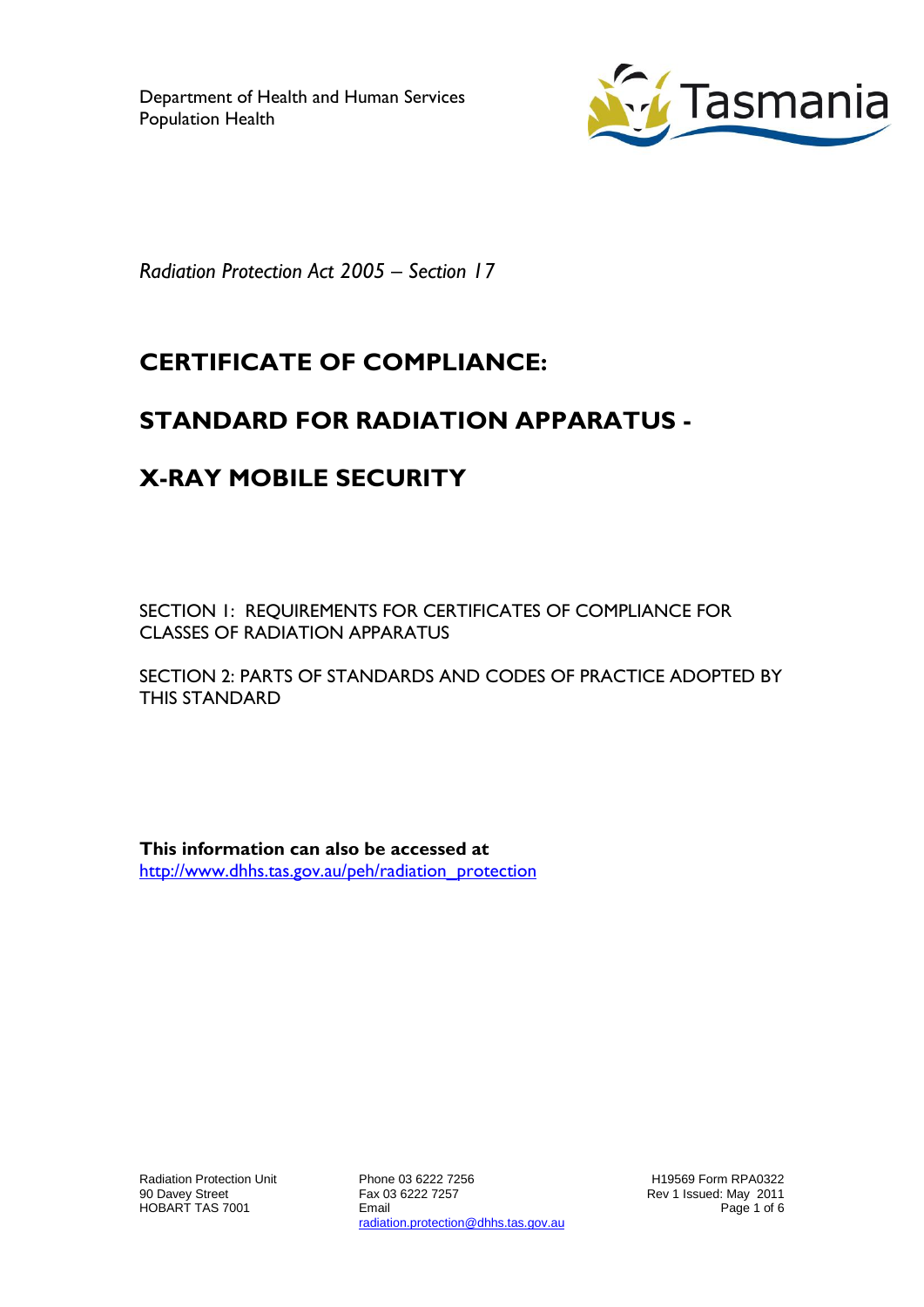### **Section 1 –** REQUIREMENTS FOR CERTIFICATES OF COMPLIANCE FOR CLASSES OF RADIATION APPARATUS.

#### **PART – A**

**Section 2 of this Standard is to be used by an accredited person when assessing Radiation Apparatus, classified by Radiation Protection Act 2005 licences as "X-ray mobile security", for the purpose of issuing a certificate of compliance in accordance with 17 (1) (b) of the Radiation Protection Act 2005.**

**The Radiation Apparatus must be shown to fully comply with the requirements in Section 2 of this Standard.**

**The requirements in Section 2 are taken from the following:**

- **RHS 31** National Health and Medical Research Council "Code of Practice For the Safe Use of Industrial Radiography Equipment (1989)"
- **RAR** Regulatory Authority Requirement-Department of Health and Human Services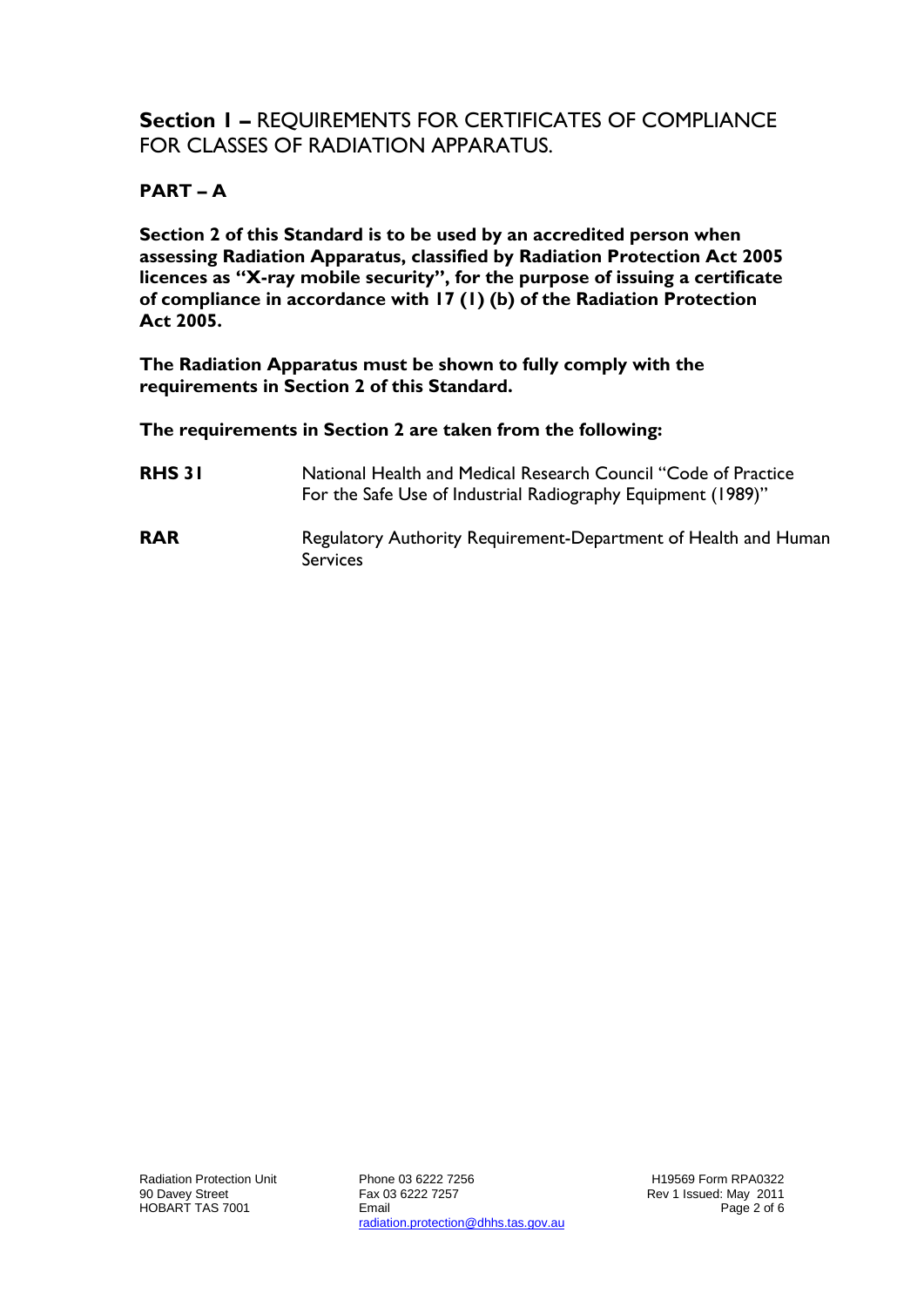#### **PART – B**

**Section 2 of this Standard is to be used by a person or company licensed to manufacture or sell Radiation Apparatus, classified by Radiation Protection Act 2005 licences as "X-ray mobile security", for the purpose of issuing a certificate of compliance in accordance with 17 (1) (b) of the Radiation Protection Act 2005.**

**The holder of a licence to manufacture or sell such Radiation Apparatus must be able to show that the Radiation Apparatus fully complies with the following Standards.**

| <b>RHS 31</b> | National Health and Medical Research Council "Code of Practice<br>For the Safe Use of Industrial Radiography Equipment (1989)" |
|---------------|--------------------------------------------------------------------------------------------------------------------------------|
| <b>RAR</b>    | Regulatory Authority Requirement-Department of Health and Human<br><b>Services</b>                                             |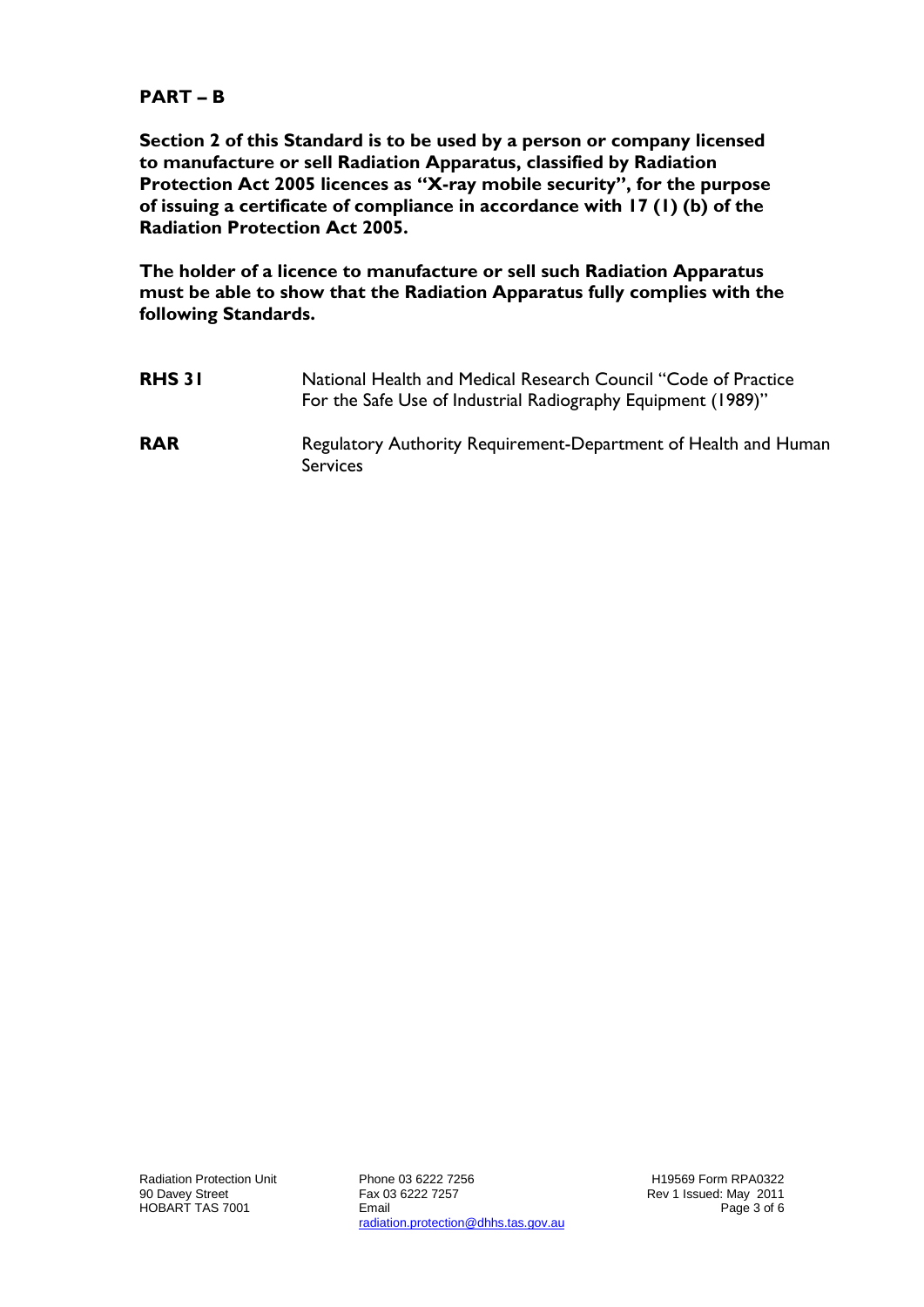### **Section 2 –** PARTS OF STANDARDS AND CODES OF PRACTICE ADOPTED BY THIS STANDARD

| <b>ITEM</b>                | <b>Requirements</b>                                                                                                                               |
|----------------------------|---------------------------------------------------------------------------------------------------------------------------------------------------|
| Markings on the X-ray unit |                                                                                                                                                   |
| "Warning"                  | X-ray equipment must carry a warning similar to any of the statements<br>below to indicate a radiation hazard;                                    |
|                            | "Warning this X-ray equipment may be hazardous unless safe exposure factors<br>and operating instructions are observed"                           |
|                            | "Caution x-rays produced when energised"                                                                                                          |
|                            | "Caution equipment produces radiation"<br><b>RAR</b>                                                                                              |
| <b>Supplier</b>            | The name of the supplier and or manufacturer                                                                                                      |
| Type number of tube        | The accompanying documents must identify the correct x-ray tube type<br>for the x-ray unit.<br><b>RAR</b>                                         |
| X-ray tube potential and   | Where the X-ray tube potential and current are fixed, their values must                                                                           |
| current                    | be indicated by permanent labelling on the x-ray unit or in accompanying                                                                          |
|                            | documents                                                                                                                                         |
|                            | <b>RAR</b>                                                                                                                                        |
| Indication of exposure     | Where X-ray equipment operates at fixed X-ray tube voltages and<br>currents, the exposure factors must be indicated in the accompanying           |
| factors                    | documents and on labels attached to the equipment.                                                                                                |
|                            | <b>RAR</b>                                                                                                                                        |
| <b>Exposure factors</b>    | X-ray equipment must be designed to permit the operator to preset                                                                                 |
|                            | exposure factors without the need for energizing the X-ray tube                                                                                   |
|                            | <b>RAR</b>                                                                                                                                        |
| <b>Supply indicator</b>    | An indicator on the control panel must be incorporated to indicate when                                                                           |
|                            | the main switch is in the "ON" position and the control panel is energized.<br><b>RAR</b>                                                         |
| Beam on indicator and      | An indicator, clearly visible to the operator, must indicate when the X-ray                                                                       |
| audible indicator          | tube is energised. The beam on indicator must be clearly marked.                                                                                  |
|                            |                                                                                                                                                   |
|                            | A signal audible to the operator, must indicate either the duration of the<br>exposure or its termination. Note, in some types of mobile security |
|                            | x-ray equipment the noise of the "spark gap" operating is                                                                                         |
|                            | considered by the manufacturer to be sufficient for this criteria                                                                                 |
|                            | to be met.                                                                                                                                        |
|                            | <b>RAR</b>                                                                                                                                        |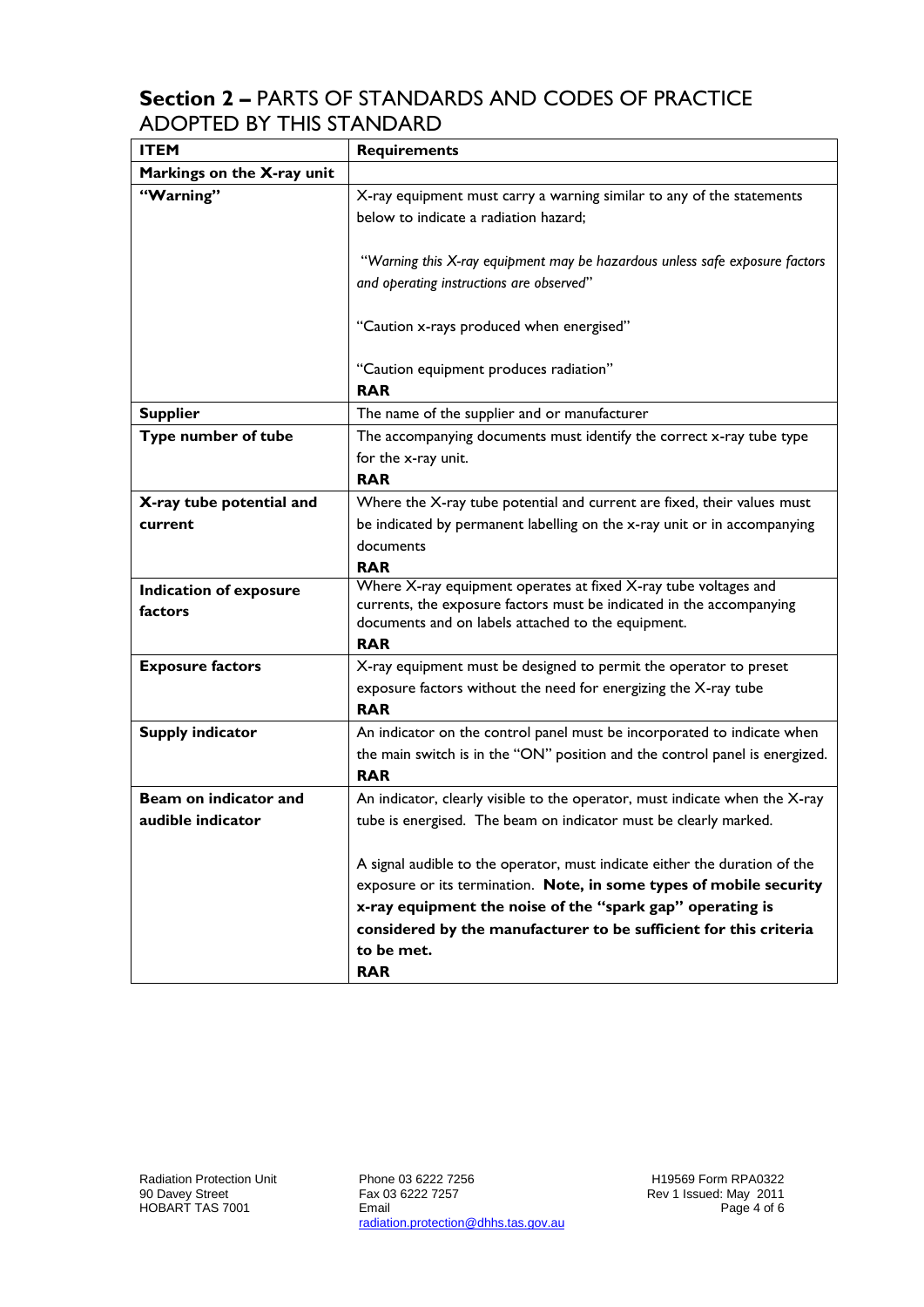| <b>Controls</b>                                                                  |                                                                                                                                                                                                                                                                                                                                                                                                                                                                                                                                |
|----------------------------------------------------------------------------------|--------------------------------------------------------------------------------------------------------------------------------------------------------------------------------------------------------------------------------------------------------------------------------------------------------------------------------------------------------------------------------------------------------------------------------------------------------------------------------------------------------------------------------|
| <b>Key switch</b>                                                                | A key switch must be fitted to the X-ray control panel to prevent<br>unauthorized use. The key must be removable only when the<br>switch is in the off position.<br>The function of the key switch and its on and off positions must be<br>clearly marked on the control panel.<br>RHS 31 5.2.1.3                                                                                                                                                                                                                              |
| X-ray ON/OFF                                                                     | X-ray on and off controls must be physically separate from the key<br>switch.<br>Their function, and the on and off positions, must be clearly<br>marked on the control panel.<br>RHS 31 5.2.1.4                                                                                                                                                                                                                                                                                                                               |
| Delayed exposure switch                                                          | A delayed exposure setting must provide an audible/visible<br>indication that the x-ray unit is preparing to expose.<br><b>RAR</b>                                                                                                                                                                                                                                                                                                                                                                                             |
| Ready to expose                                                                  | Visible indication must be provided indicating the x-ray unit is<br>preparing to expose<br><b>RAR</b>                                                                                                                                                                                                                                                                                                                                                                                                                          |
| <b>Remote control</b><br>"Dead-Man" operation<br>Continuous pressure<br>required | Where the x-ray exposure is initiated by a remote control<br>connected to the x-ray unit, the exposure must be able to be<br>interrupted at any time (dead man operation of the switch).<br>Where the x-ray exposure is initiated by a remote control<br>connected to the x-ray unit continuous pressure on the exposure<br>switch must be required in order for an exposure to occur.<br><b>RAR</b>                                                                                                                           |
| <b>Exposure termination and "back-</b><br>up" timer                              | The exposure timer must be electronic and the circuit of the<br>apparatus must be so designed that in the event of any failure, the<br>failure causes the timer to revert to a safe condition and does not<br>lead to the X-ray tube becoming energized or continuing to be<br>energized. Compliance may be demonstrated by evidence<br>contained in accompanying documents.<br>A device must be provided which must terminate the production of<br>X-rays after a preset interval not exceeding 30 minutes.<br>RHS 31 5.2.1.5 |